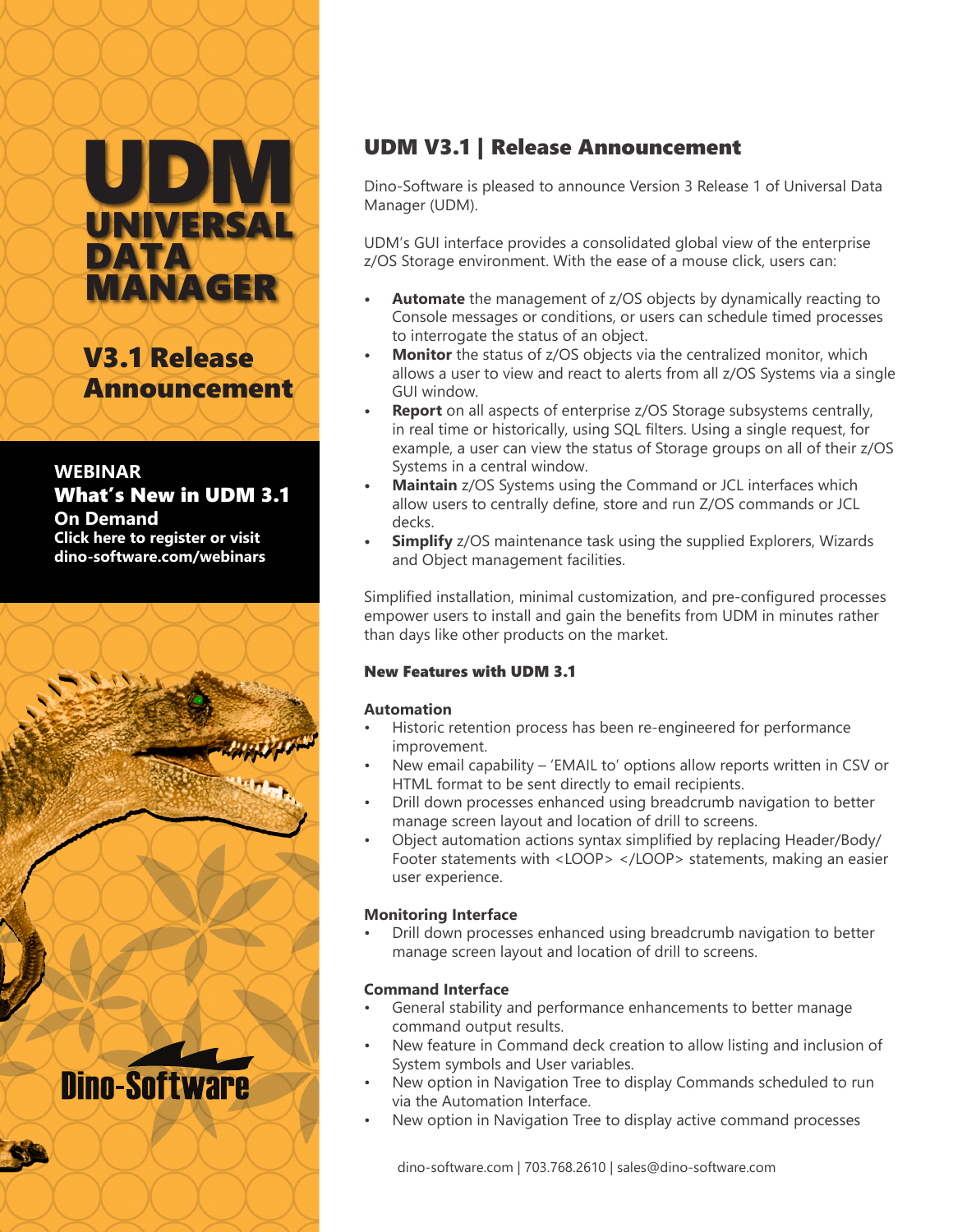# UDM UNIVERSAL DATA MANAGER

## V3.1 Release Announcement

**Dino-Software** 

#### New Variables added to Report based commands: • Dataset Mask variable

- Sysout class variable
- Unit name variable
- Volser mask variable

### **JCL Interface**

- New option in Navigation Tree to display JCL decks scheduled to run via the Automation Interface.
- New feature in JCL deck creation to allow listing and inclusion of System symbols and User variables.
- New feature limiting the number of selected report items the JCL action can be used against in a single request, thereby improving the user experience.
- New option in Navigation Tree added to display active JCL processes.
- New Variables added to Report based commands:
	- Dataset Mask variable
	- Sysout class variable
	- Unit name variable
	- Volser mask variable
- Card image syntax simplified by replacing Header/Body/Footer statements with <LOOP> </LOOP> statements, making an easier user experience.

### **Explorers Interface**

• Drill down processes enhanced using breadcrumb navigation to better manage screen layout and location of drill to screens

### **Reporting Interface**

- Drill down processes enhanced using breadcrumb navigation to better manage screen layout and location of drill to screens
- New output types allow reports to be created directly in:
	- CSV Format
	- HTML Format
	- Host readable format
- Graphing option completely replaced with integrated Graphing feature.
- New Volume Init option added to Volume and Storage Group reports, allowing entries to be selected and passed directly to the Volume initialization wizard.
- New Object automation option added to Catalog and Storage Group reports, allowing entries to be selected and passed directly to the Object automation wizard.
- New threshold definition and action option added to Storage Group reports, allowing definition of thresholds and actions to be defined directly for entries.
- New reports added:
	- APF/Linklist entries
	- CA 1 Control Information
	- CA 1 Broken chains
	- CA 1 Control Information
	- CA 1 Volume Pools
	- CA 1 Volume Ranges
	- CA Disk Files dataset usage